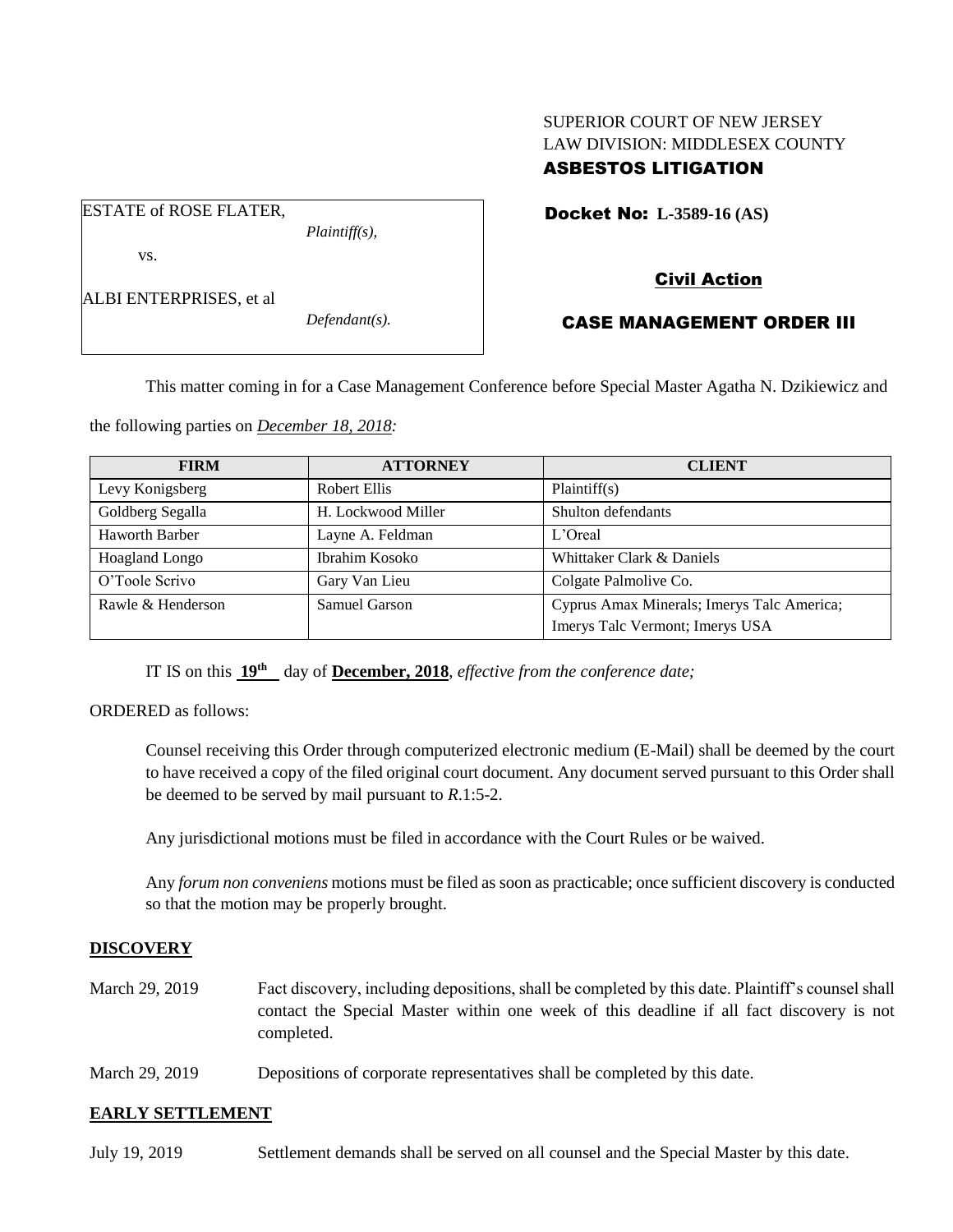## **MEDICAL EXPERT REPORT**

| May 17, 2019    | Plaintiff shall serve medical expert reports by this date.                                                                                                                                                                                               |  |
|-----------------|----------------------------------------------------------------------------------------------------------------------------------------------------------------------------------------------------------------------------------------------------------|--|
| May 17, 2019    | Upon request by defense counsel, plaintiff is to arrange for the transfer of pathology specimens<br>and x-rays, if any, by this date.                                                                                                                    |  |
| August 30, 2019 | Defendants shall identify its medical experts and serve medical reports, if any, by this date. In<br>addition, defendants shall notify plaintiff's counsel (as well as all counsel of record) of a<br>joinder in an expert medical defense by this date. |  |

## **LIABILITY EXPERT REPORTS**

| May 17, 2019 | Plaintiff shall identify its liability experts and serve liability expert reports by this date or |
|--------------|---------------------------------------------------------------------------------------------------|
|              | waive any opportunity to rely on liability expert testimony.                                      |

August 30, 2019 Defendants shall identify its liability experts and serve liability expert reports, if any, by this date or waive any opportunity to rely on liability expert testimony.

### **SUMMARY JUDGMENT MOTION PRACTICE**

| May 31, 2019<br>Plaintiff's counsel shall advise, in writing, of intent not to oppose motions by this date. |  |
|-------------------------------------------------------------------------------------------------------------|--|
|-------------------------------------------------------------------------------------------------------------|--|

- June 14, 2019 Summary judgment motions shall be filed no later than this date.
- July 12, 2019 Last return date for summary judgment motions.

### **ECONOMIST EXPERT REPORTS**

May 17, 2019 Plaintiff shall identify its expert economists and serve expert economist report(s), if any, by this date or waive any opportunity to rely on economic expert testimony.

August 30, 2019 Defendants shall identify its expert economists and serve expert economist report(s), if any, by this date or waive any opportunity to rely on economic expert testimony.

### **EXPERT DEPOSITIONS**

September 30, 2019 Expert depositions shall be completed by this date. To the extent that plaintiff and defendant generic experts have been deposed before, the parties seeking that deposition in this case must file an application before the Special Master and demonstrate the necessity for that deposition. To the extent possible, documents requested in a deposition notice directed to an expert shall be produced three days in advance of the expert deposition. The expert shall not be required to produce documents that are readily accessible in the public domain.

 $\_$  ,  $\_$  ,  $\_$  ,  $\_$  ,  $\_$  ,  $\_$  ,  $\_$  ,  $\_$  ,  $\_$  ,  $\_$  ,  $\_$  ,  $\_$  ,  $\_$  ,  $\_$  ,  $\_$  ,  $\_$  ,  $\_$  ,  $\_$  ,  $\_$  ,  $\_$  ,  $\_$  ,  $\_$  ,  $\_$  ,  $\_$  ,  $\_$  ,  $\_$  ,  $\_$  ,  $\_$  ,  $\_$  ,  $\_$  ,  $\_$  ,  $\_$  ,  $\_$  ,  $\_$  ,  $\_$  ,  $\_$  ,  $\_$  ,

### **PRE-TRIAL AND TRIAL**

| To be scheduled  | Settlement conference.                                           |  |
|------------------|------------------------------------------------------------------|--|
| October 28, 2019 | Trial Date. (The June 24, 2019 trial is adjourned to this date.) |  |